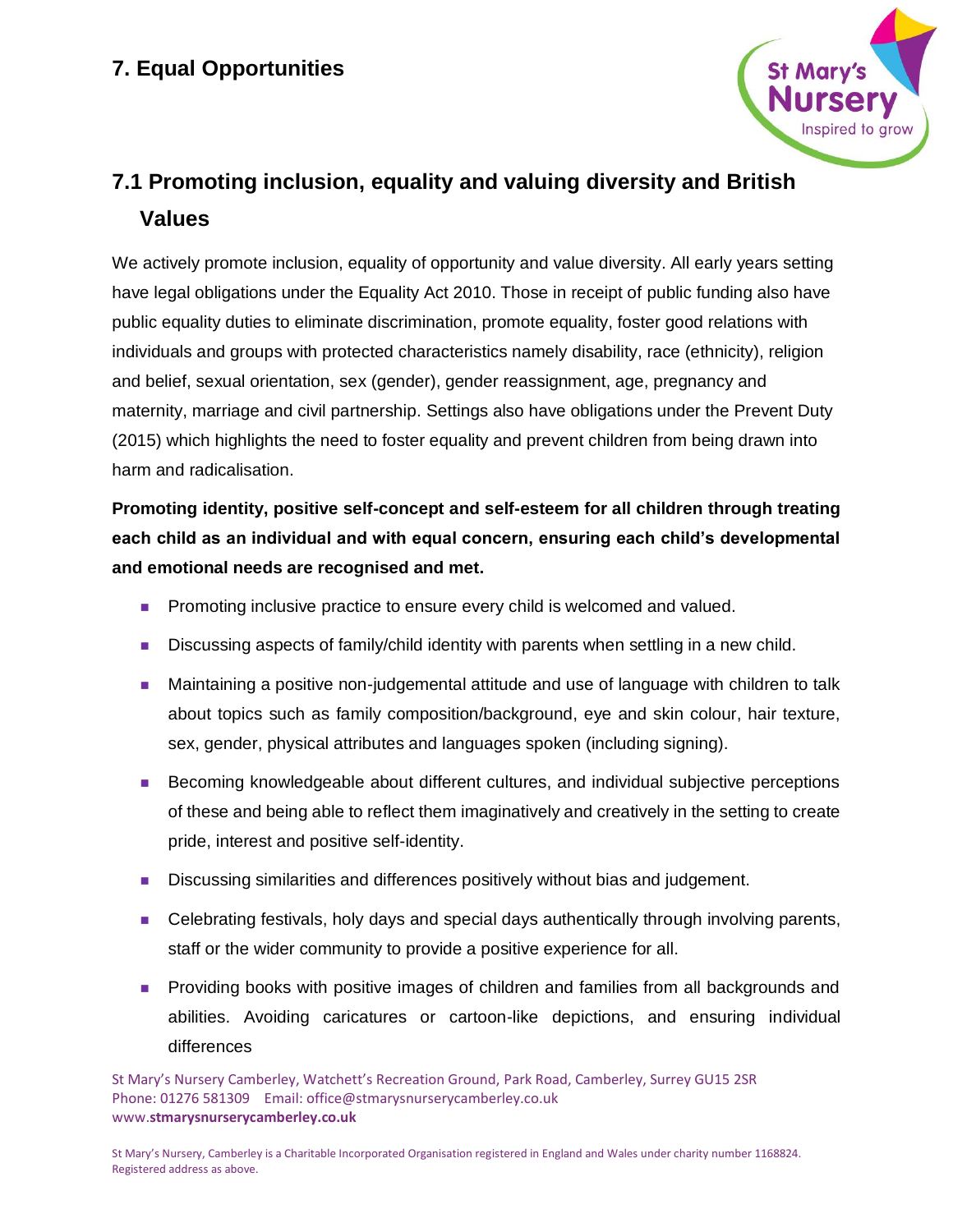

- ◼ are portrayed with sensitive accuracy. The central characters in individual stories should provide a positive, broad representation of diversity e.g. disability, ethnicity, sex and gender, age and social backgrounds. Individual storylines should contain a range of situations which are easily identifiable by children such as those that include disabled children/adults, different ethnic groups, mixed heritage families, gender diversity, single sex/same and different sex families, multi-generational households and cultural diversity.
- Providing visual materials, such as posters and pictures that provide non-stereotypical images of people, places and cultures and roles that are within children's range of experience. This includes photographs taken by staff of the local and wider community, of parents and families and local events.
- Using textiles, prints, sculptures or carvings from diverse cultures in displays.
- Providing artefacts from a range of cultures, particularly for use in all areas of the setting, not just in the home corner.
- Ensuring toys, learning materials and resources reflect diversity and provide relevant materials for exploring aspects of difference, such as skin tone paints and pens.
- Developing a range of activities through which children can explore aspects of their identity, explore similarities, differences and develop empathy including:
	- **EXECT** self-portraits, photograph albums and displays showing a range of families
	- books about 'me' or my family
	- food activities, such as tasting and cooking, creating real menu additions
	- **EXECT** activities about real celebrations such as new babies, weddings, cultural and religious events
	- **EXECT** use of textiles and secular artefacts in the room, and to handle and explore, that demonstrate valuing of the cultures from which they come
	- creating textiles such as tie dying, batik and creative use of textiles
	- provide mirrors at different heights for babies and other non-ambulant children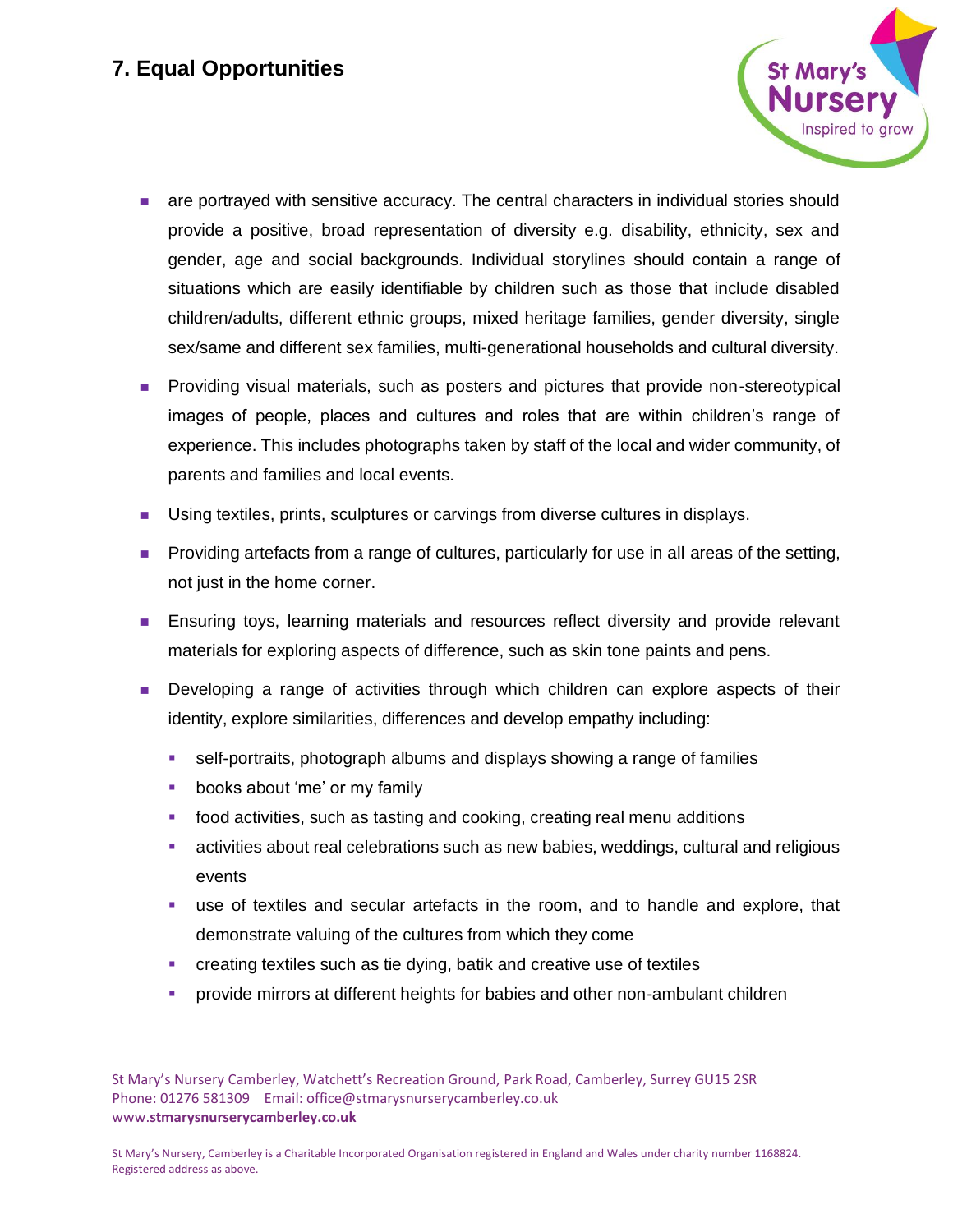- **E** developing a music area with a variety of musical instruments for children to use create a range of music.
- **•** creating an art and mark making area with a variety of materials from other countries such as wood blocks for printing etc.
- **home corner play which encourages all children to equally participate and provides** domestic articles from diverse cultures
- 'dressing up' materials which promote non-gendered roles and enable children to explore different gender identities/gender neutrality
- **•** providing dolls that sensitively and accurately portray difference such as disability and ethnicity
- use of a variety of music to play to children of different genres and cultural styles with a variety of musical instruments for children to access
- **EXT** a language and literacy area with a variety of books, some with dual language texts and signs, involving parents in the translation where possible
- tapes with stories read in English and other languages
- **•** examples of writing in other scripts from everyday sources such as papers and magazines, packaging etc. children's names written on cards in English as well as in their home language script where appropriate
- conversations with young children which explore unfamiliar objects and subjects to help foster an understanding of diversity and identity such as spectacles or hearing aids, religious and cultural practices
- Record keeping that refers to children's emerging bilingual skills or their use of sign language as achievements in positive terms.
- Record keeping that refers to children's differing abilities and identities in positive terms.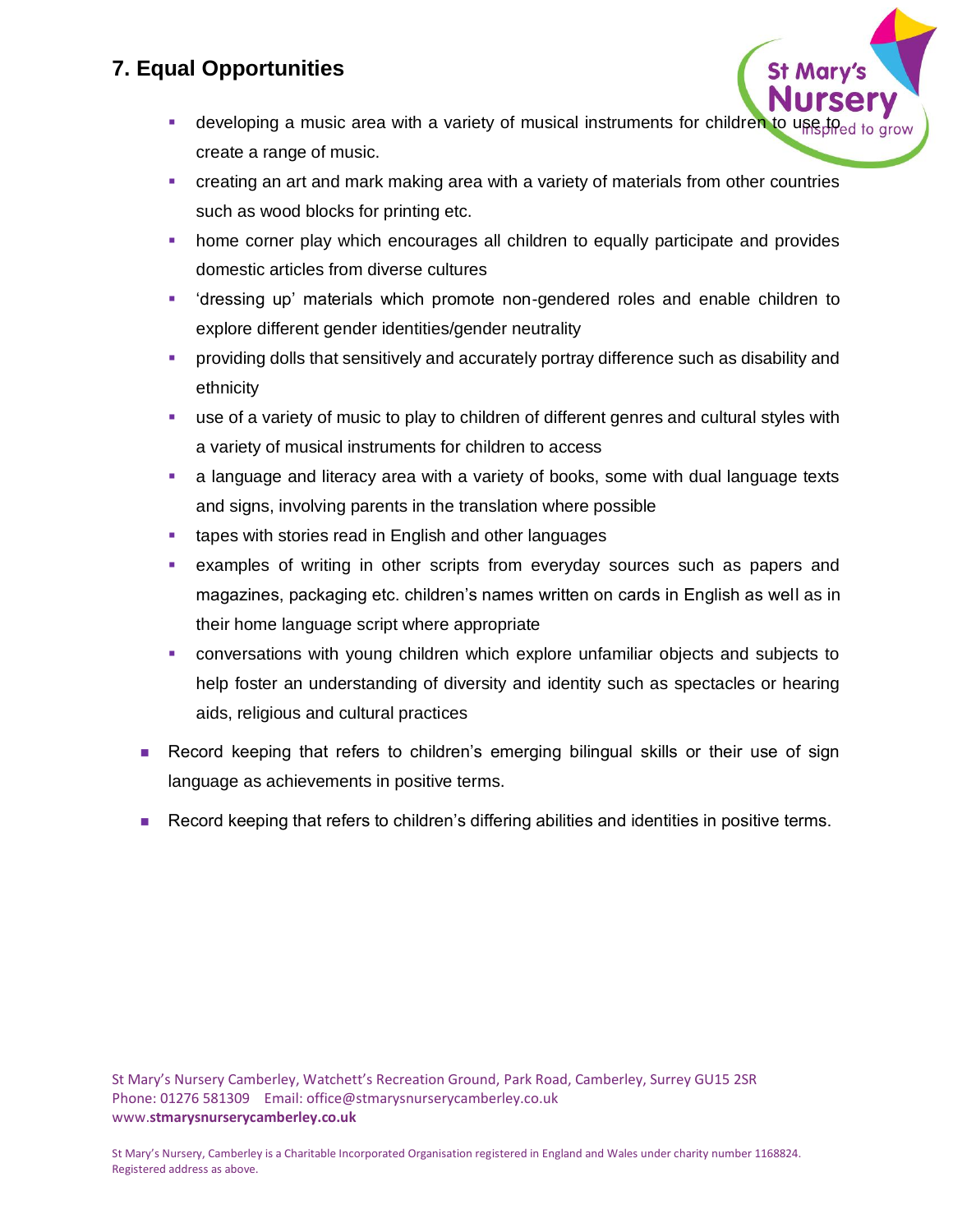■ Records that show the relevant involvement of all children, especially children with spe educational needs and disabilities, those using English as an additional language and those who are 'more abled' in the planning of their care and education.

#### **Fostering positive attitudes and challenging discrimination.**

- Young children are learning how to grow up in a diverse world and develop appropriate attitudes. This can be difficult, and they may make mistakes and pick up inappropriate attitudes or just get the 'wrong idea' that may underlie attitudes of 'pre-prejudice' towards specific individuals/groups. Where children make remarks or behave in a discriminatory or prejudice way or make inappropriate comments that arise from not knowing facts, staff should explain why these actions are not acceptable and provide appropriate information and intervention to reinforce children's understanding and learning.
- Where children make overtly prejudice or discriminatory remarks they are dealt with as above, and the issue is raised with the parents.
- When children wish to explore aspects of their identity such as ethnicity or gender, they should be listened to in an understanding and non-judgemental way.
- Parents are expected to abide by the policy for inclusion, diversity and equality and to support their child in the aims of the setting.

### **Implementing an equality strategy to foster a 'can do' approach**

- Every setting should have an equality strategy in place outlining their vision on equality alongside a timetabled list of actions summarising how they build equality into the provision and how this is monitored and evaluated.
- An equality check and access audit are completed to ensure that there are no barriers to inclusion of any child, families and visitors to the setting.
- Early years settings in receipt of nursery education funding are covered by the public sector equality duty. These bodies must have regard of the need to eliminate discrimination, promote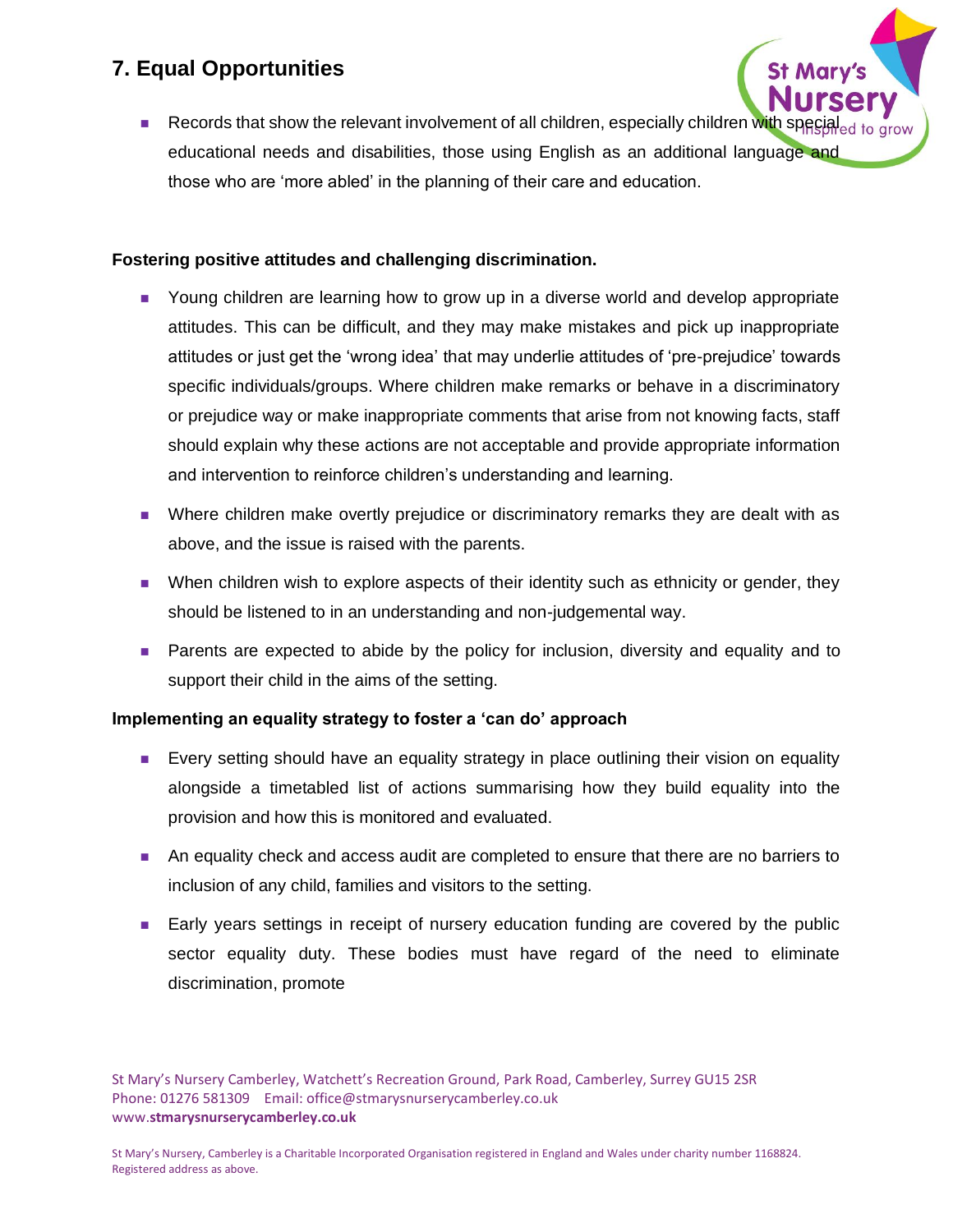

equality of opportunity, foster good relations between disabled and non-disabled persons, and publish information to show their compliance with the duty.

# **Promoting dynamic and balanced mixed gender, culturally, socially, and linguistically diverse staff teams who work constructively together in providing for diverse communities.**

- ◼ It is recognised that members of staff in diverse teams bring a range of views and opinions to the setting regarding a range of issues to do with the job. It is important that a range of views and perspectives are shared and respected in staff meetings and that decisions are made on which way of looking at the situation will result in the best outcomes for the child.
- Staff views are sought where these offer individuals, social and/or cultural insight, although staff should not be put in an uncomfortable position of being an 'expert' or 'ambassador'.
- Staff respect similarities and differences between each other and users such as ability, disability, religious and personal beliefs, sex, sexual orientation, gender reassignment etc. Staff do not discriminate or harass individuals on the grounds of these or encourage any other member of staff to do so; evidence of such will be dealt with by management immediately.
- Members of staff make the best use of different perspectives in the team to find solutions to difficult problems that arise in socially/culturally complex situations.
- Members of staff support each other to highlight similarities and respect differences.
- Members of staff of both sexes carry out all tasks according to their job description; there are no jobs that are designated men's or women's jobs.
- Staff are sensitive to the fact that male workers are under-represented in the early years workforce so may be more likely to experience inequality and discrimination.
- Staff should be aware that male workers may be more vulnerable to allegations. Therefore, work practices should be developed to minimise this. These practices are valuable for all staff.
- Where staff may feel threatened, or under attack, from discriminatory behaviour, staff and managers follow procedure Threats and abuse towards staff and volunteers.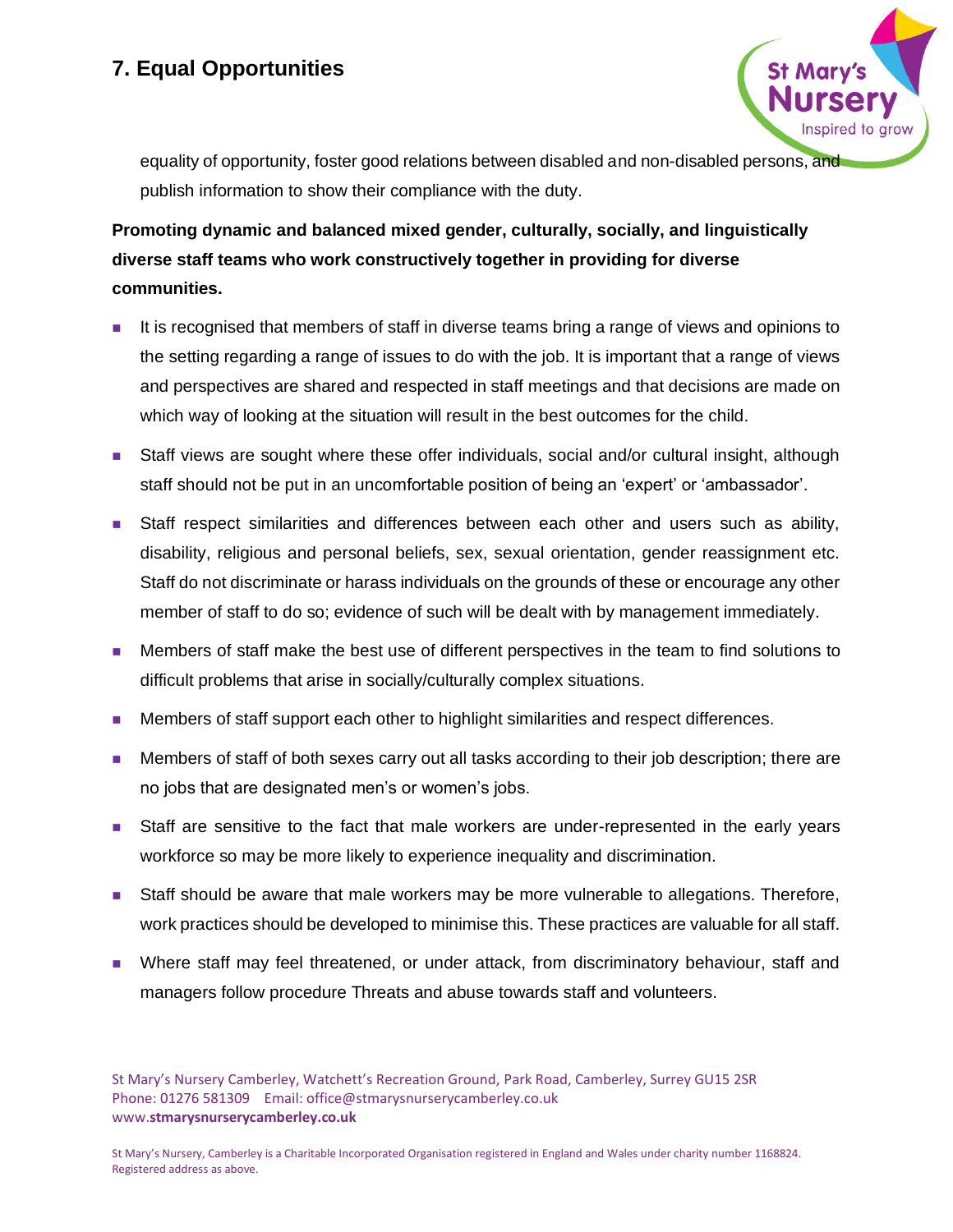- St Mary'
- There is an ethos wherein staff, parents and children are free to express themselves and speak their own languages in ways that enhance the culture of the setting.

### **Ensuring that barriers to equality and inclusion are identified and removed or minimised wherever possible.**

- Barriers may include:
	- lack of understanding where the language spoken at the setting is not that which is spoken at a child's home
	- perceived barriers affordability where parents are not aware of financial support available or assume that a service is not available to them. Perceived barriers may also be physical barriers for those children or parents with a disability or additional needs where they assume, they will not be able to access the service
	- physical barriers where there are environmental features which stop a disabled child or disabled parent accessing the setting such as stairs
	- negative attitudes stereotypes and prejudices or commitment by staff and managers to the time and energy required to identify and remove barriers to accessibility
	- unconscious and conscious bias of staff towards some families such as those from other backgrounds, disabled parents, same sex parents and families with specific religious beliefs
	- gendered views of staff which limit children's aspirations and choices
	- misconceptions such as disabled children should not attend settings during a pandemic due to heightened risk
	- **■** lack of effective Information Communication Technology (ICT) in the homes of families who are vulnerable or at risk and therefore unable to keep in close contact with the childcare provider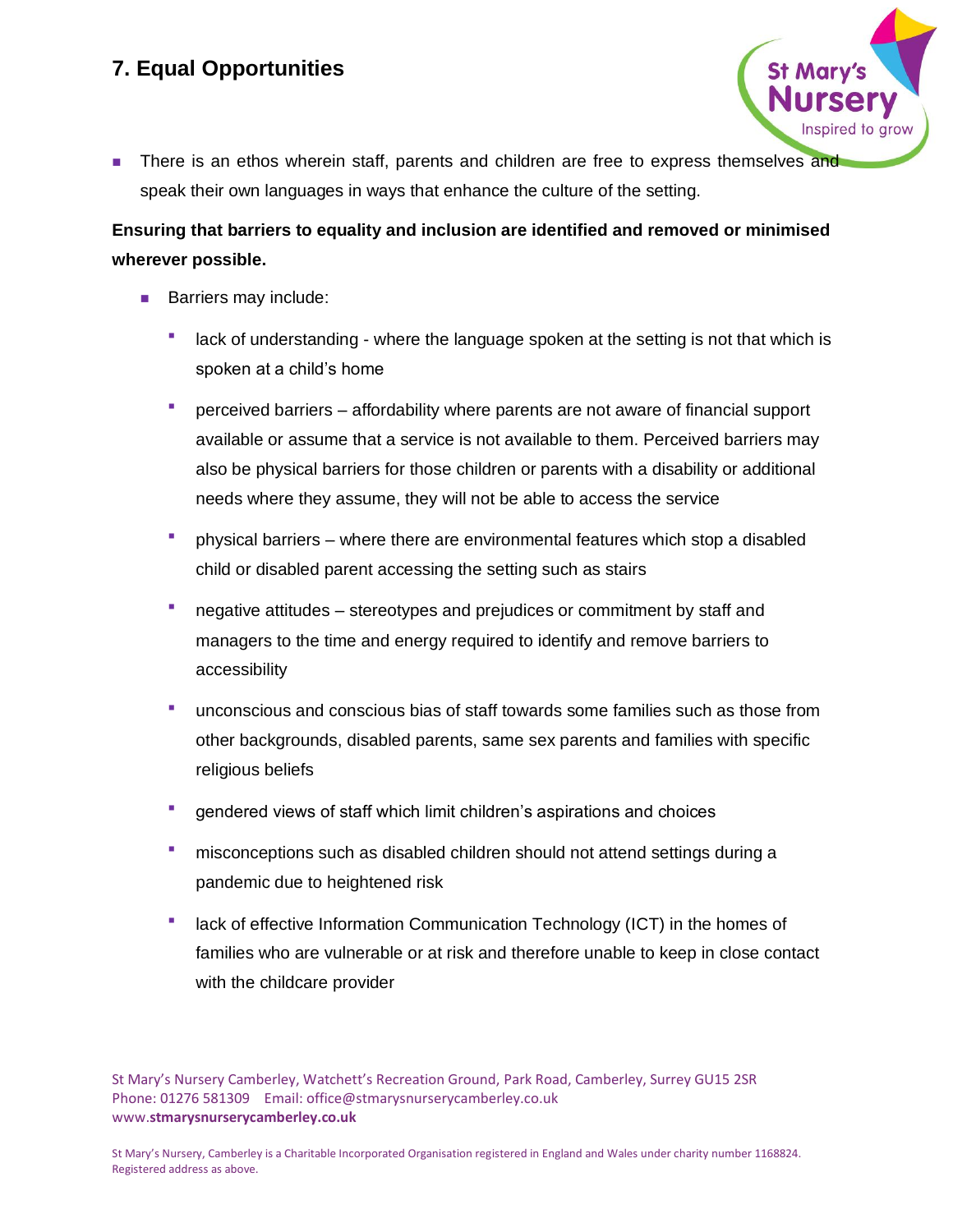

**EXECT** Staff are aware of the different barriers to inclusion and equality and consider the wider implications for children and their families.

#### **Supporting children to become considerate adults**

■ Children's social and emotional development is shaped by early experiences and relationships and incorporates elements of equality and British and Universal values. The EYFS supports children's earliest skills in an age appropriate way to become social citizens, namely listen and attend to instructions; know the difference between right and wrong; recognise similarities and differences between themselves and others; make and maintain friendships; develop empathy and consideration of other people; take turns in play and conversation; risk taking behaviours, rules and boundaries; not to hurt/upset other people with words and actions; consequences of hurtful/discriminatory behaviour and regulating behaviour.

#### **British values**

The fundamental British values of democracy, rule of law, individual liberty, mutual respect and tolerance for those with different faiths and beliefs are already implicitly embedded in the Early Years Foundation Stage and are further clarified here based on *Fundamental British values in the Early Years* [\(https://foundationyears.org.uk/wp-content/uploads/2017/08/Fundamental-](https://foundationyears.org.uk/wp-content/uploads/2017/08/Fundamental-British-Values-in-the-Early-Years-2017.pdf)[British-Values-in-the-Early-Years-2017.pdf\)](https://foundationyears.org.uk/wp-content/uploads/2017/08/Fundamental-British-Values-in-the-Early-Years-2017.pdf)

*Democracy*: making decisions together

- For self-confidence and self-awareness (PSED), practitioners encourage children to see the bigger picture, children know their views count, value each other's views and values and talk about feelings e.g. when they do or do not need help.
- Supporting the decisions children make and providing activities that involve turn-taking, sharing and collaboration. Children are given opportunities to develop enquiring minds, where questions are valued and prejudice attitudes less likely.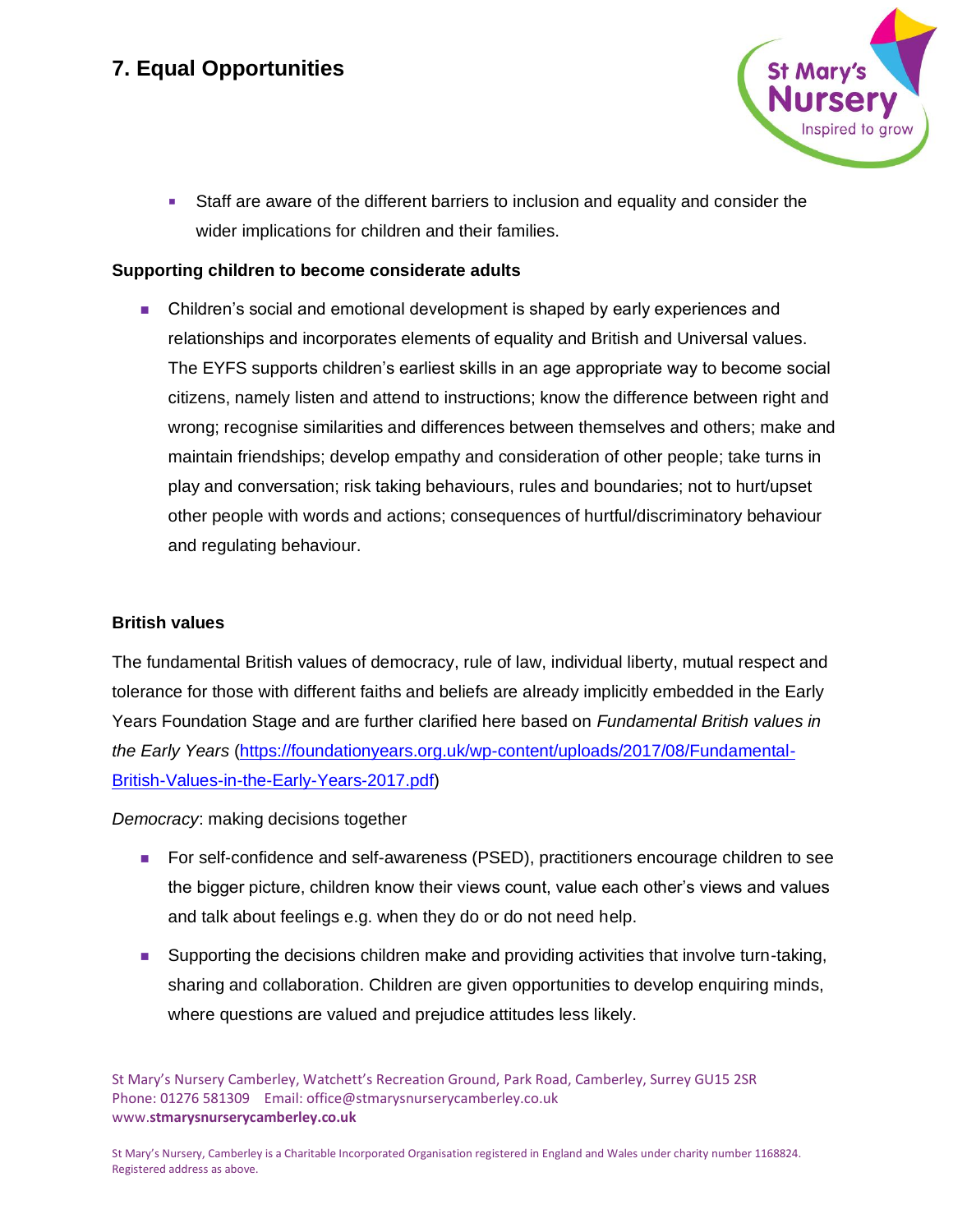*Rule of law***:** understanding rules matter (PSED)

■ Practitioners ensure children understand their and others' behaviour and consequence.

**St Mary** 

■ Practitioners collaborate with children to create rules and codes of behaviour, e.g. rules about tidying up and ensure all children understand that rules apply to everyone.

### *Individual liberty***:** freedom for all (PSED & UW)

■ Children should develop a positive sense of themselves. Staff provide opportunities for children to develop their self-knowledge, self-esteem and increase their confidence in their own abilities, for example through allowing children to take risks on an obstacle course, mixing colours, exploring facets of their own identity, talking about their experiences and learning. Practitioners encourage a range of experiences, allow children to explore the language of feelings and responsibility, reflect on differences and understand we are free to have different opinions, for example in a small group discuss what they feel about transferring into Reception Class.

*Mutual respect and tolerance*: treat others as you want to be treated (PSED & UW)

- Staff create an ethos of inclusivity and tolerance where views, faiths, cultures and races are valued and children are engaged with the wider community.
- Children should acquire tolerance, appreciation and respect for their own and other cultures; know about similarities and differences between themselves, others and among families, faiths, communities, cultures and traditions.
- Staff encourage and explain the importance of tolerant behaviours such as sharing and respecting other's opinions.
- Staff promote diverse attitudes and challenge stereotypes, for example, sharing stories that reflect and value the diversity of children's experiences and providing resources and activities that challenge gender, cultural/racial stereotyping.
- It is not acceptable to:
- actively promote intolerance of other faiths, cultures and races
- fail to challenge gender stereotypes and routinely segregate girls and boys
- isolate children from their wider community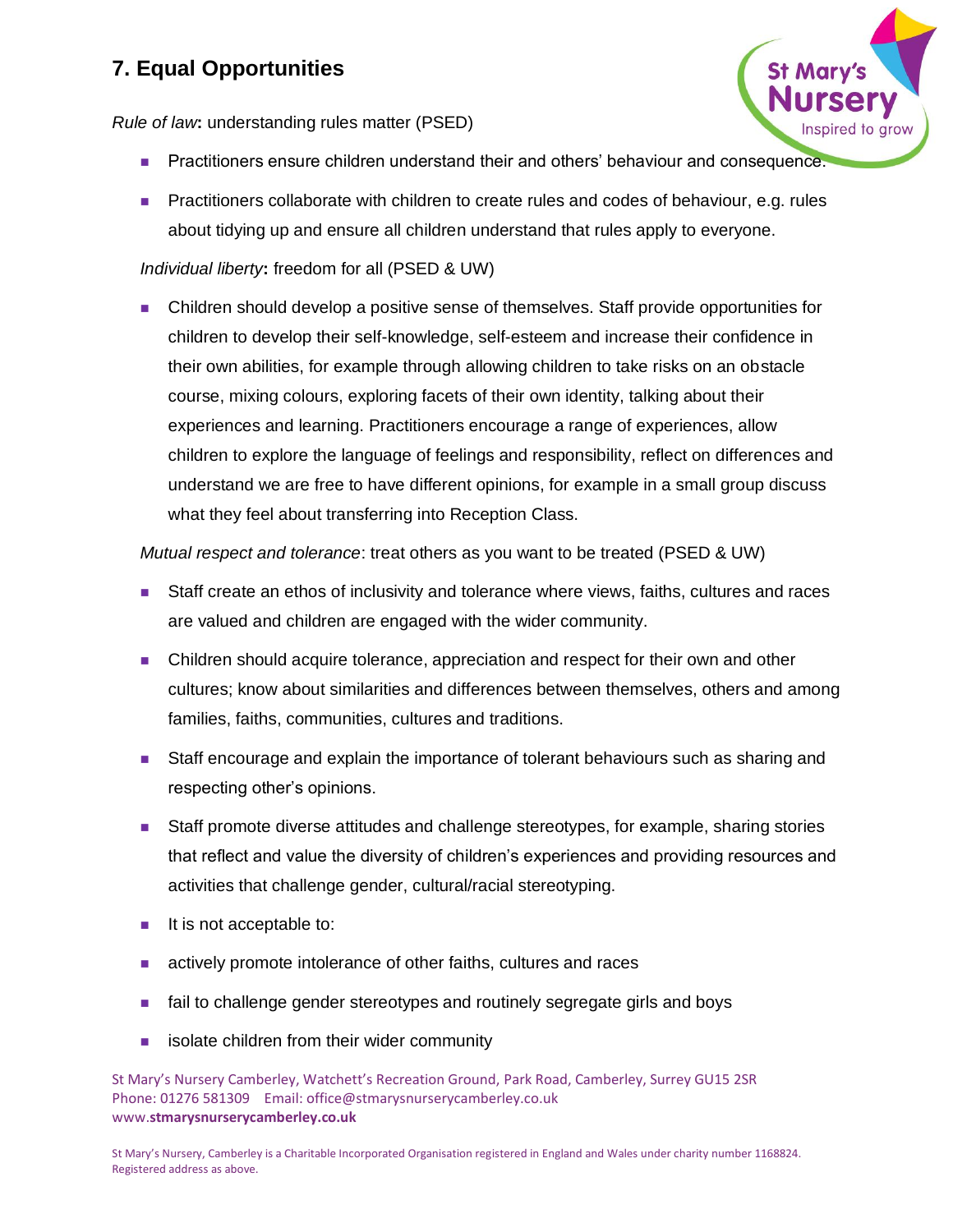■ fail to challenge behaviours (whether of staff, children, or parents) that are not in line<sub>nspired</sub> to grow with the fundamental values of democracy, rule of law, individual liberty, mutual respect and tolerance for those with different faiths and beliefs

**St Mary's** 

| This Policy was adopted by       | St Mary's Nursery,             | (name of  |
|----------------------------------|--------------------------------|-----------|
|                                  | Camberley,                     | provider) |
| Last reviewed On                 | 1 <sup>st</sup> September 2021 | (date)    |
| Date to be reviewed              | 1 <sup>st</sup> September 2022 | (date)    |
| Signed on behalf of the provider |                                |           |
| Name of signatory                | <b>Andrew Knowles</b>          |           |
|                                  |                                |           |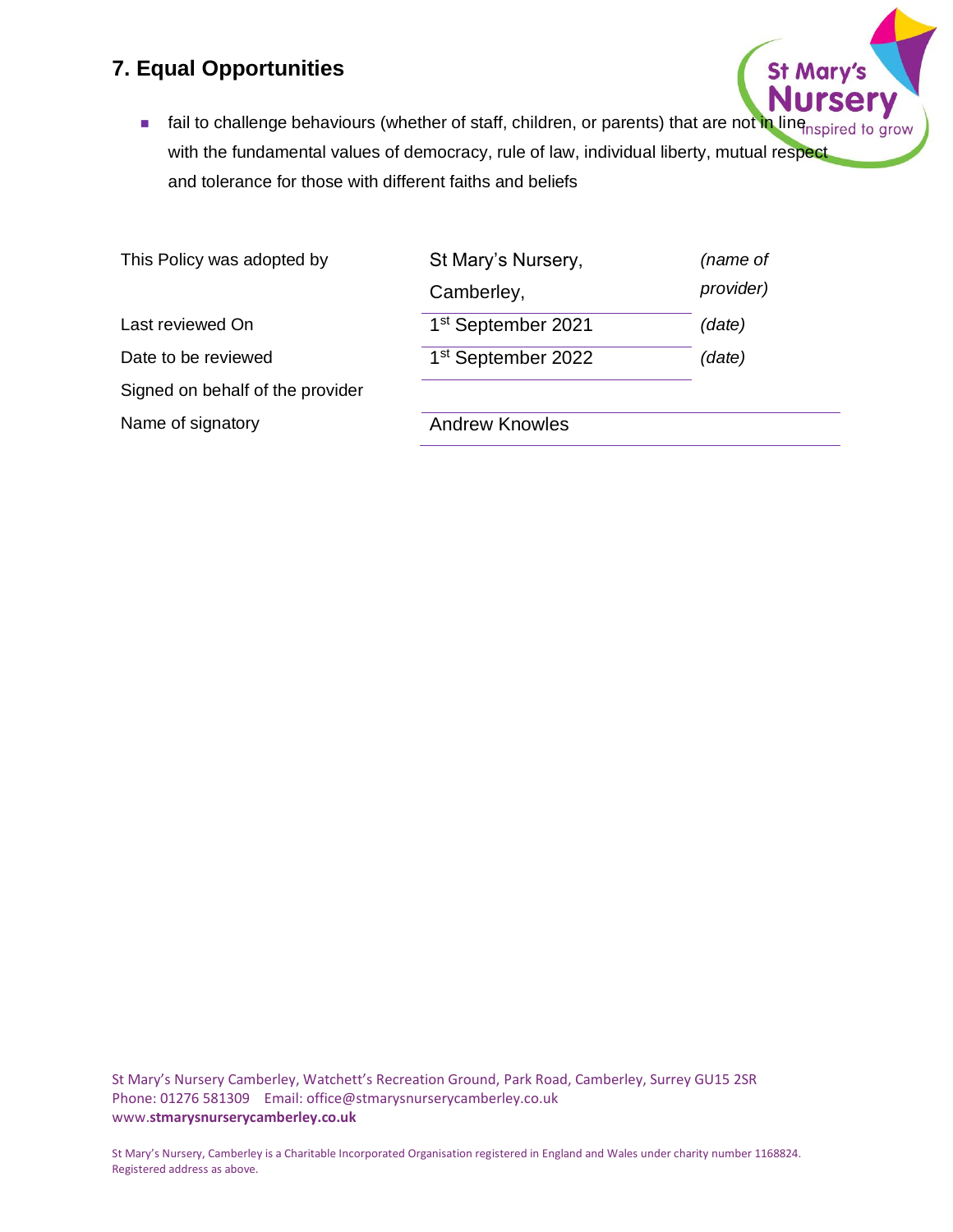

# **7.2 Supporting Children with Special Educational Needs**

We have regard for the Special Educational Needs and Disability (SEND) (DfE and DoH 2015) which states that local authorities must ensure that all early years providers that they fund in the maintained, private, voluntary and independent sectors are aware of the requirement on them to meet the needs of children with SEN and disabilities. When securing funded early education for two, three- and four-year-olds local authorities should promote equality and inclusion for children with disabilities or SEN; this includes removing barriers that prevent access to early education and working with parents to give each child support to fulfil their potential.

The term SEN support defines arrangements for identifying and supporting children with special educational needs and/or disabilities. We are required to offer appropriate support and intervention and to promote equality of opportunity for children that we care for. Children's SEND generally falls within the following four broad areas of need and support:

- communication and interaction
- cognition and learning
- social, emotional and mental health
- sensory and/or physical needs

### **Graduated approach**

### **Initial identification and support (identifying special educational needs)**

- Ongoing formative assessment forms part of a continuous process for observing, assessing, planning and reviewing children's progress.
- Children identified as having difficulty with one or more area of development should be given support by applying some simple strategies and resources.
- For most children application of some simple differentiation approaches will be enough to build confidence and help the child develop.
- If despite applying differentiated strategies a child continues to struggle and is showing significantly more difficulty with learning than their peers or has a disability which requires specific adjustments, then the key person should raise a concern with the SENCO/setting manager and the child's parents.

### **Observation and assessment of children's SEN**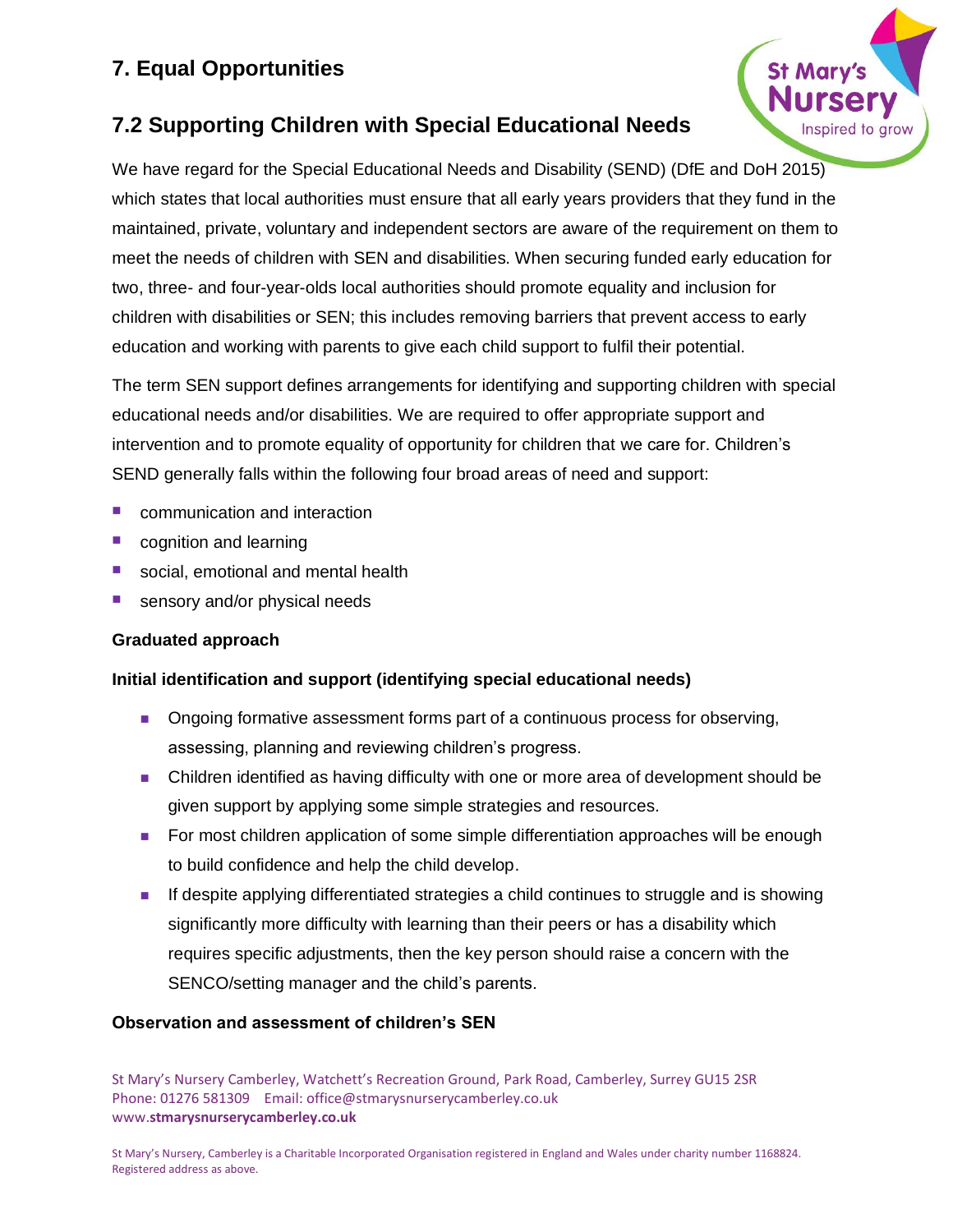

Where a child is not at their age appropriate levels, or their progress gives cause for concern, practitioners should consider all the information about the child's learning and development from within and beyond the setting.

- Information can be collated from formal checks such as the progress check at age two, observations from parents and observation and assessment by the setting of the child's progress.
- When specialist advice has been sought externally, this is used to help determine whether or not a child has a special educational need (SEN).
- The child's key person and SENCO/Manager use this information to decide if the child has a special educational need.
- If the decision is that the child does have a SEN and the parents are not already aware of a concern, then the information is shared with them. Once parents have been informed, they should be fully engaged in the process, contributing their insights to all future actions for their child.

### **Planning intervention**

- Everyone involved with the child should be given an opportunity to share their views. Parents should be encouraged to share their thoughts on the child's difficulties and be involved in the decision as to what will happen next.
- A first intervention option may be to carry on with applying differentiated support and to review the child's progress at an agreed date. If the child's needs are more complex, then the decision maybe to go straight ahead and prepare a SEND Support Plan with detailed evidence-based interventions being applied straight away and simultaneously external referrals made.
- The SEND Support Plan ensures that children that are identified, or suspected of having a SEN will receive the right level of support and encouragement with their learning and development as early as possible.

#### **Involving the child**

■ The SEND Code of Practice supports the rights of children to be involved in decisions about their education.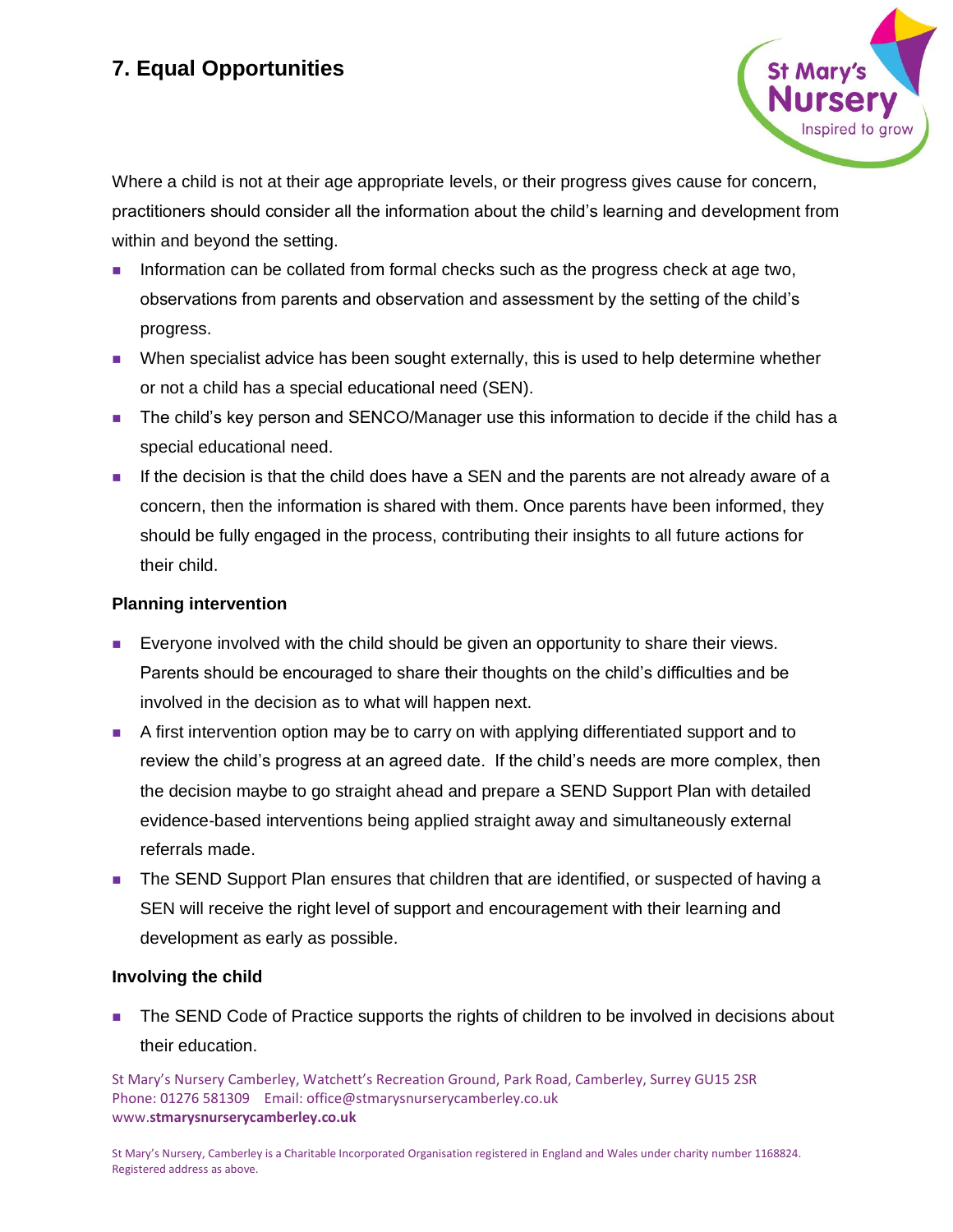- Inclusion of children with SEND helps build self-confidence and trust in others.
- Ascertaining children's views may not be easy, a range of strategies will be needed.
- Accurate assessment helps identify children's strengths and possible barriers to learning.
- The key person and setting manager/SENCO work in partnership with parents and other agencies to involve the child wherever appropriate.
- Children are involved at appropriate stages of the assessment and to their level of ability.
- Establishing effective communication is essential for the child's involvement.

### **SEND Support Plan**

- SEND Support Plan shows what support is required to help achieve outcomes for the child and detail the frequency of these interventions and who will apply them and with what resources.
- A review date (at least termly) should be agreed with the parents so that the child's progress can be reviewed against expected outcomes and next steps agreed.
- A copy of the plan is stored in the child's file so that any other member of staff or an inspector looking at the file will see how the child is progressing and what interventions have been or are being applied.
- If a child requires specific medical interventions during their time in the setting, an Educational Health Care Plan will be completed and integrated into the general plans to ensure the child's medical needs are known and safely met.
- The plan should provide an accessible summary of the child's needs, which can be used if further assessment is required including a statutory Education Health and Care (EHC) Assessment, and development of an EHC plan.

### **Drawing up a SEND Support Plan**

■ If external agencies are already involved at this stage, then they should also be invited to help decide on what appropriate interventions are needed to help meet outcomes for the child. The SENCO/setting manager should take the lead in coordinating further actions including preparation of the action plan and setting short-term targets.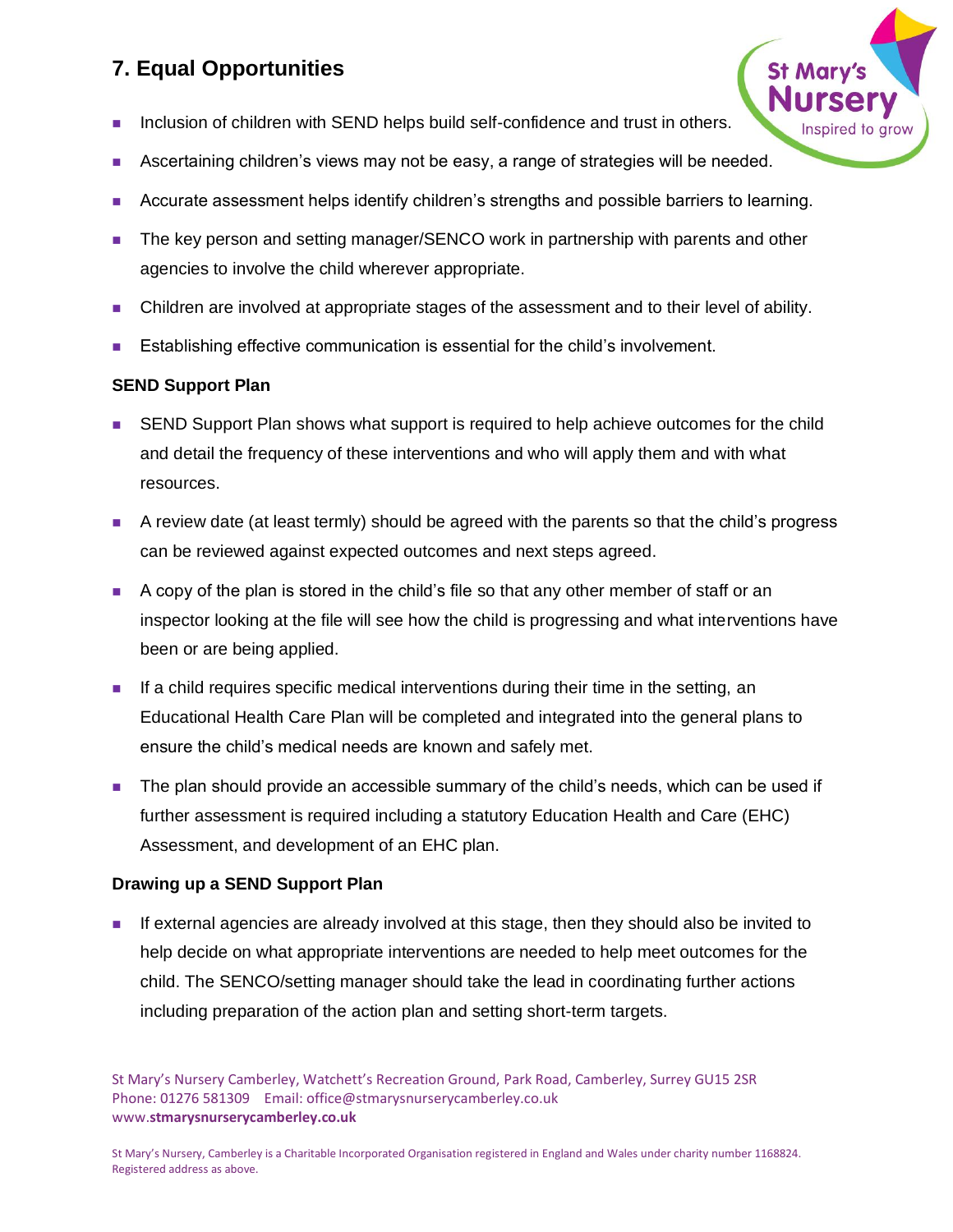- Where there are significant emerging concerns (or an identified special educational need disability) targeted action plans are formulated that relate to a clear set of expected outcomes and stretching targets.
- The SEND Support Plan highlights areas in which a child is progressing well; areas in which some additional support might be needed and any areas where there is a concern that a child may have a developmental delay (which may indicate a special educational need or disability). It describes the activities and strategies the provider intends to adopt to address any issues or concerns.
- Planned intervention should be based on the best possible evidence and have the required impact on progress with longer-term goals covering all aspects of learning and development and shorter-term targets meeting goals.
- The plan should focus on the needs of the child, the true characteristics, preferences, and aspirations of the child and involvement of the parents with a clear set of targets and expected outcomes for the child. Effective planning at this stage should help parents and children express their needs, wishes, and goals:
	- focus on the child as an individual and not their SEN label
	- be easy for children to understand and use clear ordinary language and images, rather than professional jargon
	- highlight the child strengths and capacities
	- enable the child, and those who know them best, to say what they have done, what they are interested in and what outcomes they are seeking in the future
	- tailor support to the needs of the individual
	- organise assessments to minimise demands on families
	- bring together relevant professionals to discuss and agree together the overall approach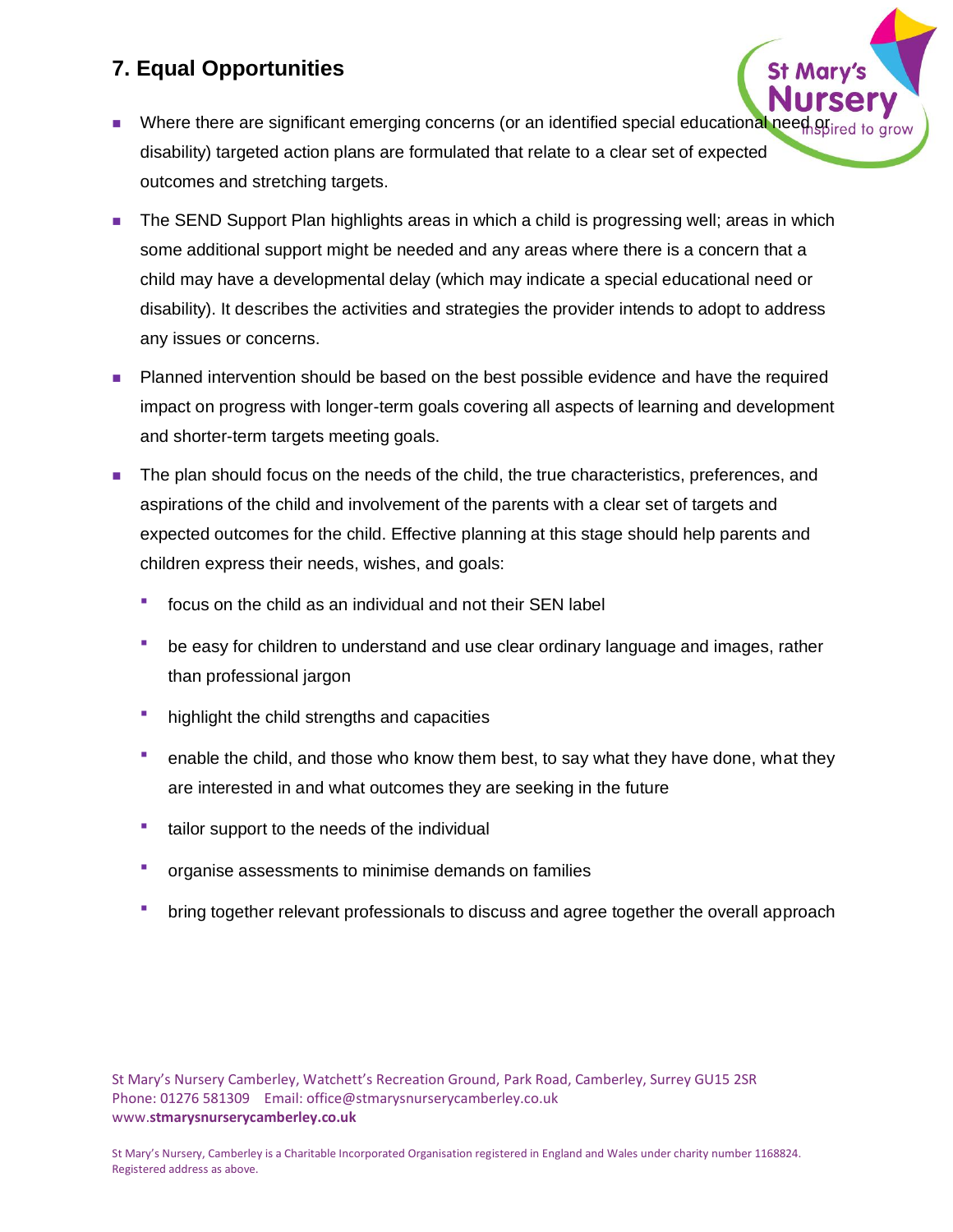**■** If the child fails to make progress and multi-agency support is sought, then it is at thi point that Early Help assessment should be considered.

#### **Record keeping**

If a child has or is suspected of having a SEN, a dated record should be kept of:

- the initial cause for concern and the source of this information, (the progress check at age two and/or outcomes of previous interventions) a concern noted on Tapestry.
- the initial discussion with parents raising the possibility of the child's SEN
- the views of the parents and other relevant persons including, wherever possible, the child's views;
- the procedures followed with regard to the Code of Practice to meet the child's SEND e.g. SEND Support Plan, referrals to external agencies and for statutory assessment
- evidence of the child's progress and any identified barriers to learning
- advice from other relevant professionals; and all subsequent meetings with parents and other persons and any subsequent referrals

#### Records may include

- **•** observation and monitoring sheets
- **expressions of concern**
- **·** risk assessments
- health care plans (including guidelines for administering medication)
- **EXEND Support Plans**
- **meetings with parents and other agencies**
- additional information from and to outside agencies
- **•** agreements with parents
- guidelines for the use of children's individual equipment; Early Help referrals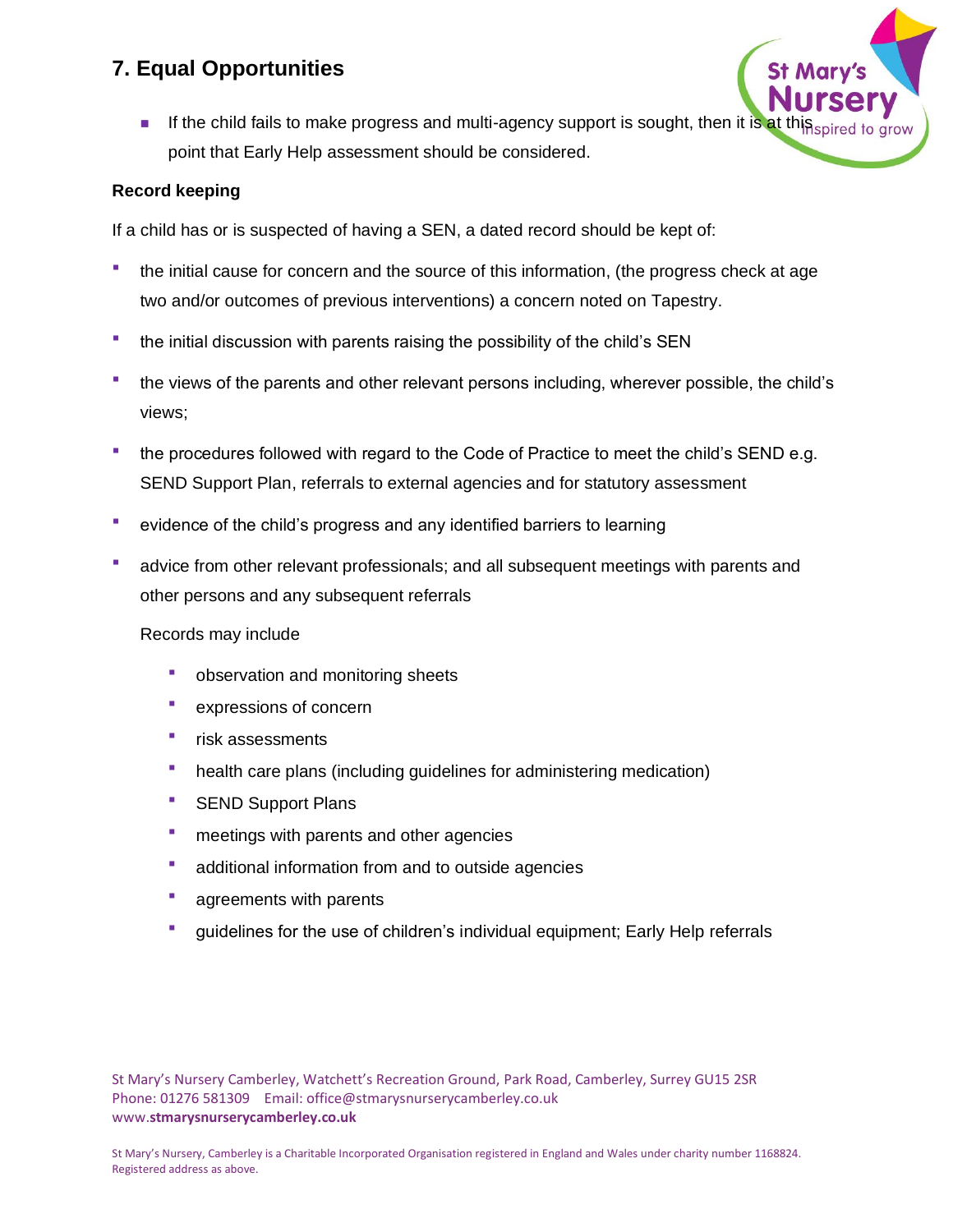referral to the local authority identifying a child's special educational needs and request for statutory Education, Health, Care (EHC) needs assessment; and a copy of an EHC plan

### **Seeking additional funding**

If the child's needs cannot be met from within the setting's core funding, then it will be at this point that the evidence collated will be used to apply for Early Intervention funding from the local authority. If a new or existing child is disabled, then the setting should check if the family is in receipt or have applied for Disability Living Allowance. If so, the setting will be able to apply to their local authority for the local Disability Access Fund.

### **Statutory education, health and care (EHC) assessment and plan**

### **Statutory assessment**

- If a child has not made progress, then the next steps may be for the child to undergo an Education, Health and Care Assessment.
- If a child is under compulsory school age, the local authority will conduct an EHC needs assessment if they consider that the child's needs cannot be met within the resources normally available to the early years setting.
- When a child's needs appear to be sufficiently complex, or the evidence suggest specialist intervention then the local authority is likely to conclude that an EHC plan is necessary
- The local authority should fully involve the parent and must seek advice from the setting in making decisions about undertaking an EHC assessment and preparing an EHC plan.
- Settings should prepare by collating information about the child's SEND including:
	- documentation on the child's progress in the setting
	- interventions and support provided to date
	- evidence of external agency assessment, support and recommendations
	- parental views and wishes (and where appropriate those of the child)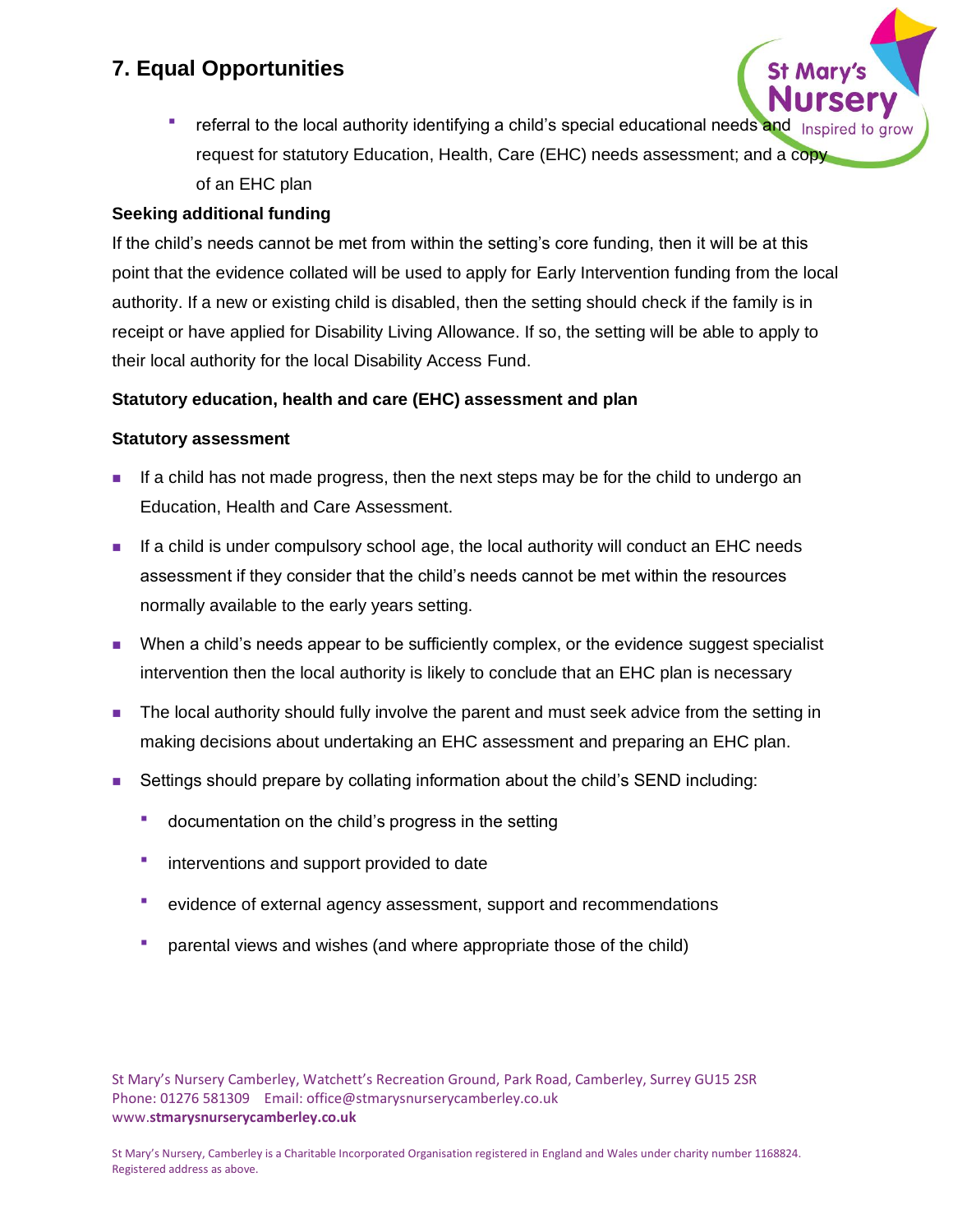The information will then be submitted to the local authority to allow them to accurately assess the child in the context of the support already given.

nspired to arow

- The local authority must inform the child's parents of their decision within six weeks of receiving a request for an assessment and give its reasons for their decision. If the local authority decides to conduct an assessment, it must ensure the child's parents are fully included right from the beginning and are invited to contribute their views. If the local authority subsequently decides not to conduct an assessment it must then inform the parents of their right to appeal that decision, of the requirement for them to consider mediation should they wish to appeal.
- If the local authority decides that a statutory EHC plan is not necessary, it must notify the parents and inform the provider, giving the reasons for the decision. This notification must take place within 16 weeks of the initial request or of the child having otherwise been brought to the local authority's attention.
- If the decision following an assessment is to compile an EHC plan the local authority should consult collaboratively with the parents in the preparation of the plan ensuring that their views and their child's preferences are taken into account and that plans describe positively what the child can do and has achieved to date.
- Plans are evidenced based and focus on short term outcomes and long-term aspirations for the child including family and community support. Parents have the right to request a particular provision for their child to be named within their EHC plan.
- If an early years setting is named, the local authority must fund this provision. They cannot force a setting to take a child and can only name the provision in the EHC if the setting agrees.
- Local authorities should consider reviewing an EHC plan for a child under age five at least every three to six months. Such reviews would complement the duty to carry out a review at least annually but may be streamlined and not necessarily require the attendance of the full range of professionals, depending on the needs of the child. The child's parents must be